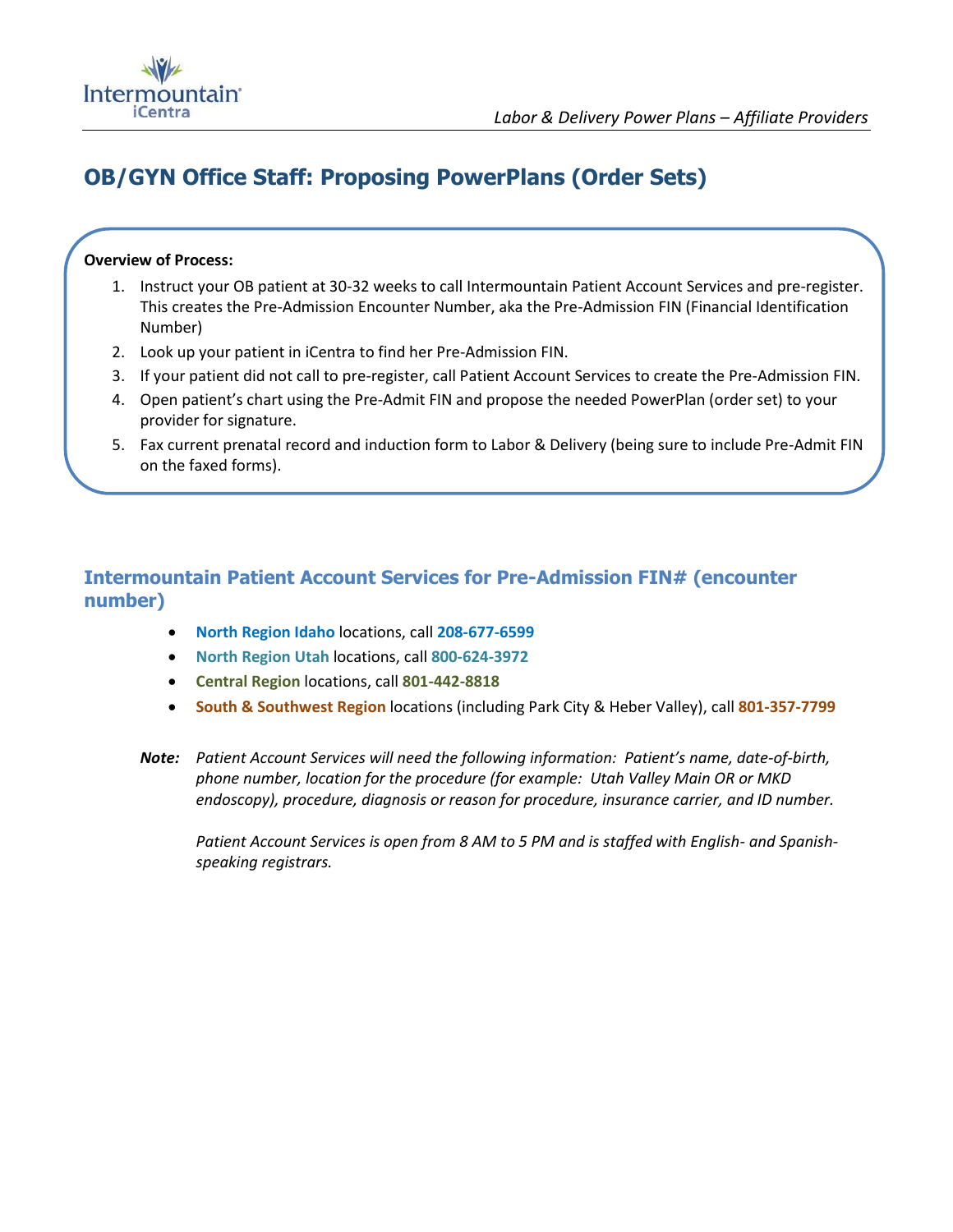

## **Entering Orders in iCentra**

## **Opening the Patient Chart and Entering Weight or Allergy information**

1. To open the patient's chart, look to the upper right corner of the home screen. Click on the magnifying glass to open the Patient Search Window, or use the small search window to search directly by **Last Name, First Name**.

| <b>DE</b>                                                                                                                                                                                   |                                                           | <b>CONTRACTOR</b> |
|---------------------------------------------------------------------------------------------------------------------------------------------------------------------------------------------|-----------------------------------------------------------|-------------------|
| Task Edit View Patient Chart Links Notifications Navigation Help                                                                                                                            |                                                           |                   |
| [2] Home Tracking Shell & Patient List __1 Message Center [5] Multi-Patient Task List [5] Anticoagulation Worklist [3] Invitations                                                          | QCPG Q eResource   5 Map 0 shokes 0 Family 0 .   Q Bridge |                   |
| ■ Extraction (Elerach 語 Suspend of Clarge: 通Die 国 Calculator 種Advice 細Medication Administration 違 PM Conversation + →Communicate + Il Patient Education + もad + ら Patient Physion y Gineart |                                                           |                   |
|                                                                                                                                                                                             | <b>Called L.</b>                                          |                   |
| Home                                                                                                                                                                                        | O Full screen DPT Comment ago                             |                   |

2. From the Patient Search window, verify that you have the correct patient highlighted in the top portion of the screen, and then highlight the patient's Pre-Admit FIN in the bottom of the screen. *Remember to look for the appropriate location, provider, and service (e.g. Maternity).*



With the correct FIN selected for the correct patient, click **OK** and the patient's chart will open.

IF THERE IS NOT A PRE-ADMIT FIN in your patient's list of encounters, you will need to call Patient Account Services to pre-register your patient. Please see page 1 of this guide for the registration phone number for your region.

Once you have the Pre-Admit FIN, please use the FIN# to search for your patient in the Patient Search Window. This will ensure that you have the correct encounter selected for your patient.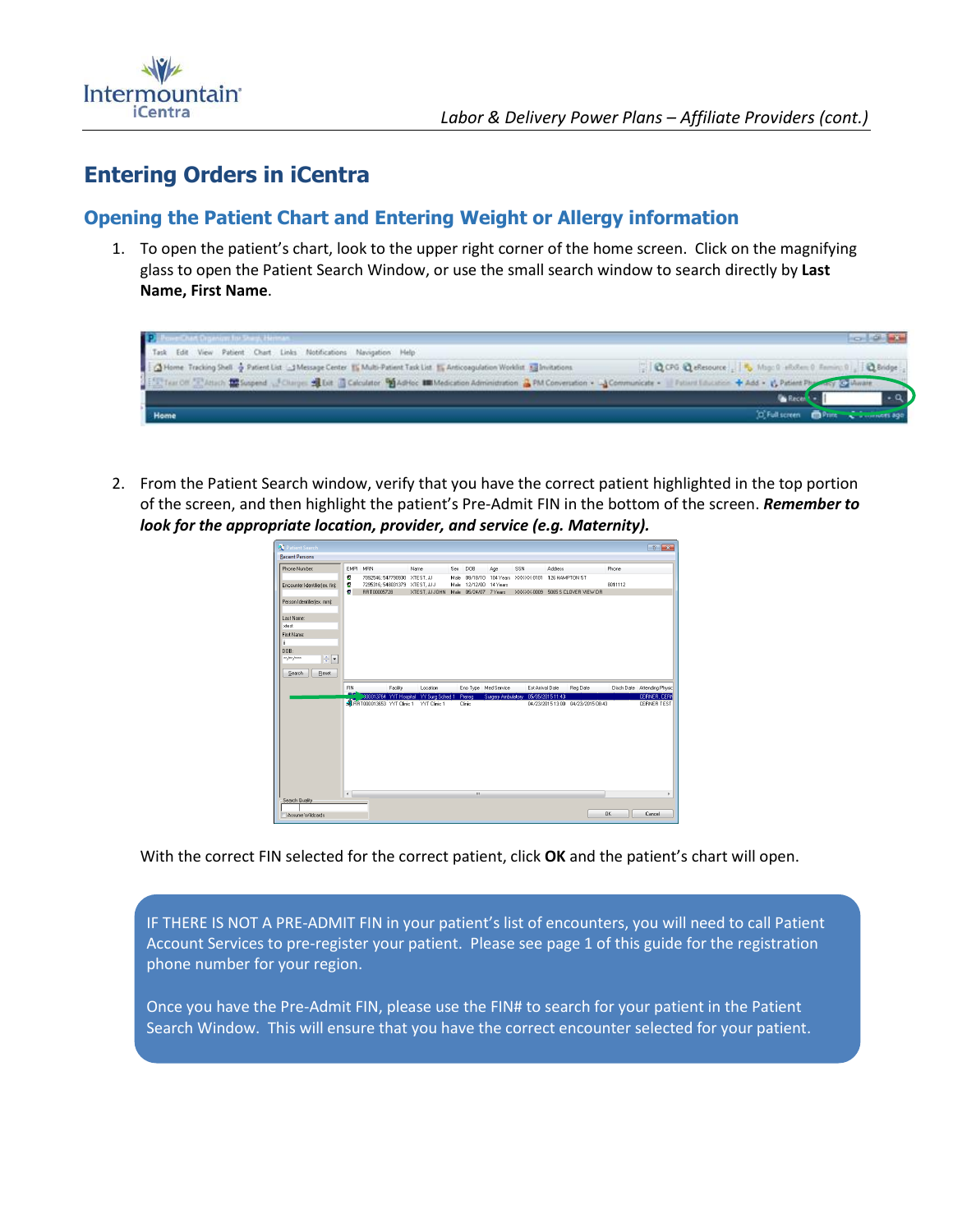

- 3. If the patient does not have a current weight or allergies documented in iCentra, you may see the Missing Weight/Allergies message/prompt. (If you do not see this message skip to the next section Proposing [a PowerPlan](#page-3-0) (Order Set), starting on page 4 of this document.)
- 4. Click the **Document** button to document the necessary weight or allergies.



a. Upon clicking the **Document** button, the *Height Weight Allergy Rule* window appears where you can document the patient's height, weight, and allergies.

| Performed on:     | $\triangleq$ MDT<br>$\frac{1}{\sqrt{2}}$<br>09/09/2016<br>0823       |          |         |                               |                              |                       |                    | By: CERNERTEST, AFFILIATE SURGICAL                                           |
|-------------------|----------------------------------------------------------------------|----------|---------|-------------------------------|------------------------------|-----------------------|--------------------|------------------------------------------------------------------------------|
| Height Weight All | <b>Height/Weight</b>                                                 |          |         |                               |                              |                       |                    |                                                                              |
|                   | <b>Dosing Weight</b><br>kg                                           |          | 168     | <b>Height Length Measured</b> | $cm$ $\frac{1}{2}$ 5 ft 6 in |                       |                    | Height/Length values and<br>Weight values must be<br>entered in metric units |
|                   | <b>Allergies</b>                                                     |          |         |                               |                              |                       |                    |                                                                              |
|                   | Mark All as Reviewed<br><b>卡 Add</b><br>No Known Allergies<br>Modify |          |         | Mo Known Medication Allergies |                              | Reverse Allergy Check | Display All        | $\cdot$                                                                      |
|                   | D. Substance                                                         | Category | Type    | Severity                      | Reactions                    | Interaction           | Comments<br>Source | Reaction                                                                     |
|                   | <b>No Known Allergies</b>                                            | Drug     | Allergy |                               |                              |                       |                    | Active                                                                       |

b. Once the weight and/or allergies have been documented, click **Sign** (the green check mark that appears in the upper left corner of the window) to save your changes.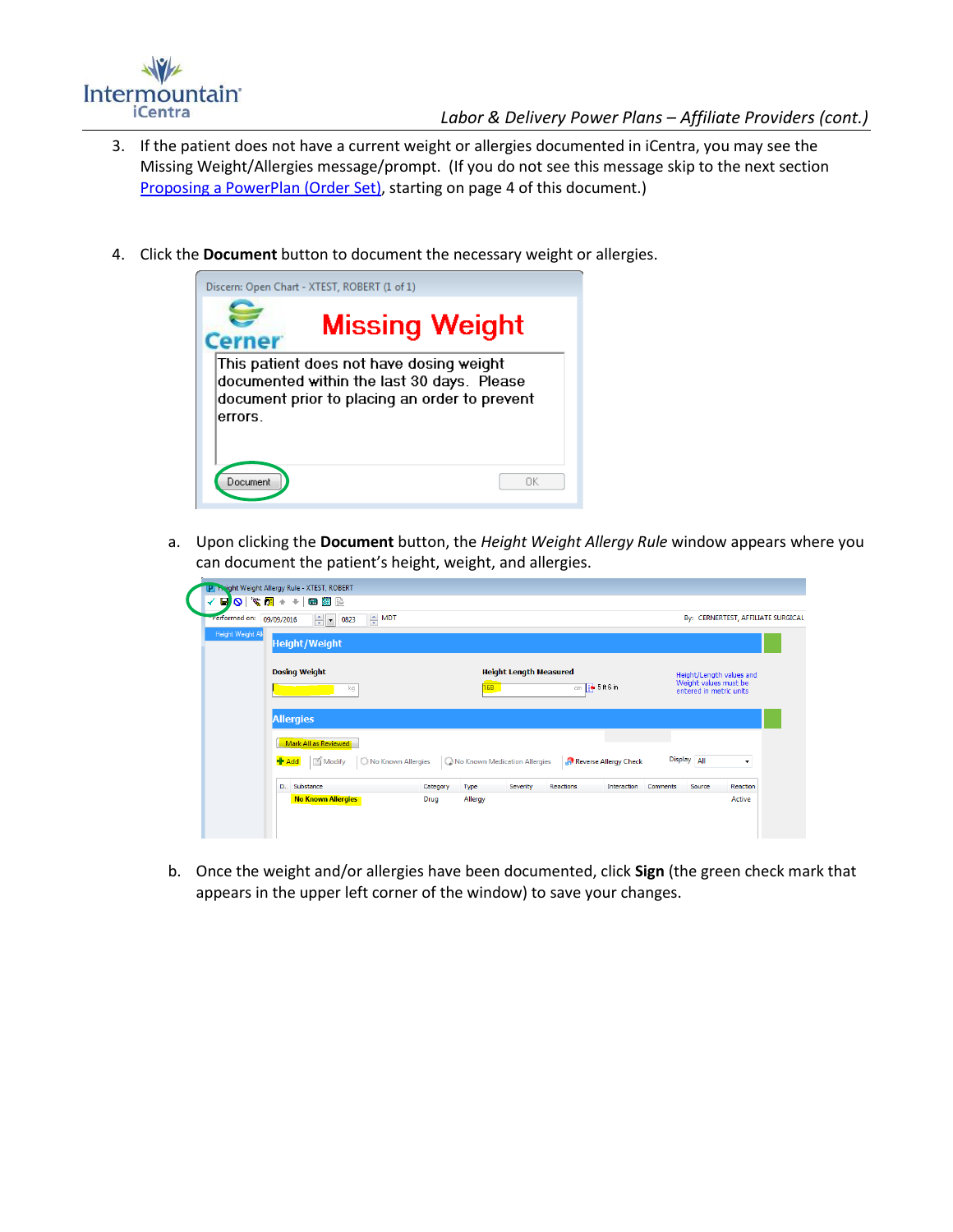

## <span id="page-3-0"></span>**Proposing a PowerPlan (Order Set)**

- 1. Click the **Patient Summary** menu item to view the Patient Summary screen, if it is not already displayed.
- 2. With the Summary tab displayed, navigate to the **Procedure/Surgery Request** component and click the **Shared** tab.

| XTEST, DIXIE  ×                                      |         |                                            |             |                    |               |                                              |
|------------------------------------------------------|---------|--------------------------------------------|-------------|--------------------|---------------|----------------------------------------------|
| <b>XTEST, DIXIE HELPTWO</b><br>Allergies: lisinopril |         | DOB:01/01/90                               |             | Age:26 years       | Dose Wt:      | Day Surgery FIN: 1201715452 [Visit Dt: 04/25 |
| <b>Menu</b>                                          | ņ.      | <b>Patient Summary</b><br>₩<br>$\bullet$ . |             |                    |               |                                              |
| <b>Patient Summary</b>                               |         | $\blacksquare$<br>100%<br>æ.               | $-10$       | $\Box$ $\triangle$ |               |                                              |
| Interactive View and I&O                             |         | <b>Summary</b>                             | $\boxtimes$ | Demographics       | $\boxtimes$   | <b>Bilirubin Graphs</b>                      |
| Orders                                               | $#$ Add |                                            |             |                    |               |                                              |
| <b>Medication List</b>                               | $#$ Add | <b>Procedure/Surgery Request</b>           |             |                    |               | $\equiv -\infty$                             |
| <b>Notes</b>                                         | $#$ Add | Inpatient $\rightarrow$                    |             |                    |               | No health plans found.                       |
| Diagnosis & Problems                                 |         |                                            |             |                    |               |                                              |
| Allergies                                            |         | Q Search New Order                         |             |                    |               |                                              |
| <b>Histories</b>                                     |         | Personal                                   |             | <b>Public</b>      | <b>Shared</b> |                                              |
|                                                      |         | Provider Last name, First name             |             |                    |               |                                              |
| <b>Results Review</b>                                |         |                                            |             |                    |               |                                              |

*Note: If the Procedure/Surgery Request component is not displayed on your screen, complete these steps:*

- a. Click the **Options** icon  $\equiv$   $\equiv$  on the far right side of the *Patient Summary* screen.
- b. Click the **Components** item in the dropdown menu. (Displayed components are indicated by the appearance of a checkmark next to the component item; components will remain displayed until you deselect them.)
- c. Click the **Procedure/Surgery Request** item to select and display the component.
- d. Move your mouse away from the menu to refresh your screen.
- 5. Below **Shared** is a search field showing **Provider Last name, First name**. Type in the name of the provider who is sending orders and click to select the provider's name from the list which appears.
- 6. Select the provider's folder **My Plan Favorites** to see his/her favorite PowerPlans.
	- *Note: This favorite folder must be set up in advance by the provider.*

| <b>Procedure/Surgery Request</b>                       |                                                                                                 |               | $\equiv$ $\sim$ $\approx$ |
|--------------------------------------------------------|-------------------------------------------------------------------------------------------------|---------------|---------------------------|
| Inpatient<br>Prescriptions                             |                                                                                                 |               | No health plans found.    |
|                                                        | You are currently viewing a future encounter. Any order you place will apply to this encounter. |               |                           |
| Q Search New Order                                     |                                                                                                 |               |                           |
| Personal                                               | Public                                                                                          | <b>Shared</b> |                           |
| Provider Last name, First name                         |                                                                                                 |               |                           |
| JUDD, MD, ANGELA D.                                    |                                                                                                 |               |                           |
| FavoritesMy Plan Favorites                             |                                                                                                 |               |                           |
| <b>b</b> Discharge Orders Judd                         |                                                                                                 |               | Order                     |
| <b>Sa</b> GYN Gynecology Periop Judd                   |                                                                                                 |               | Order                     |
| GYN Gynecology Postoperative Judd<br>58                |                                                                                                 |               | Order                     |
| GYN Gynecology Same-Day Surgery Phased AJ<br><b>SH</b> |                                                                                                 |               | Order                     |
| Judd Patient Admission<br>58                           |                                                                                                 |               | Order                     |
| OB Labor Spontaneous and Augmentation Phased - AJ      |                                                                                                 |               | Order                     |

7. Click on the **Order** button of the PowerPlan being requested.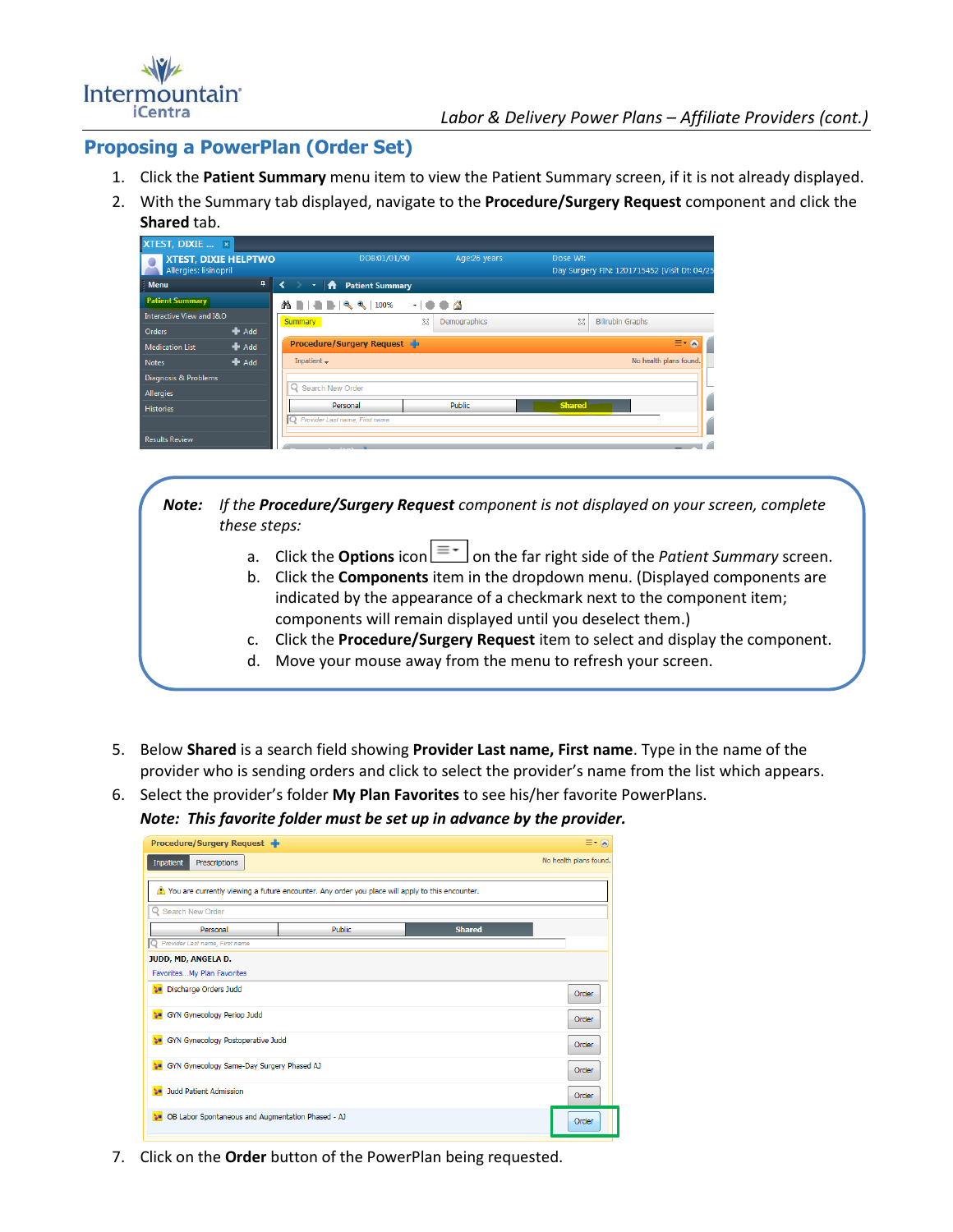

*Labor & Delivery Power Plans – Affiliate Providers (cont.)*

8. The **Orders for Signature** box will turn green and show the count of orders you are proposing for the provider.

|                |                                                           |                 |                                                                                              |                               |               | $\leftarrow$ List $\rightarrow$ 16 Recent $\cdot$ 1<br>lame |
|----------------|-----------------------------------------------------------|-----------------|----------------------------------------------------------------------------------------------|-------------------------------|---------------|-------------------------------------------------------------|
| <b>HELPTWO</b> | DOB:01/01/90                                              | Age:26 years    | Dose Wt:                                                                                     | Sex:Female                    | MRN:549457229 | Attending:DABLING, MD, HEATHER A.                           |
|                |                                                           |                 | Day Surgery FIN: 1201715452 [Visit Dt: 04/25/2016 9:09] Visit Reason: IUD RE Loc: UV SS Wait |                               |               |                                                             |
| $\mathbf{a}$   | <b>A</b> Patient Summary                                  |                 |                                                                                              |                               |               | [D] Full screen<br>$2$ 16 minut<br>- m                      |
|                | <b>AN IN BRANCH STAR AND ALL PROPERTY OF A CALCULATED</b> |                 |                                                                                              |                               |               |                                                             |
| <b>+</b> Add   | Summary                                                   | 83 Demographics | 23 Bilirubin Graphs                                                                          | $\boxtimes$<br>÷              |               | 园                                                           |
| + Add          | <b>Procedure/Surgery Request</b>                          |                 | $\equiv$ 0                                                                                   | Labs                          |               | $\equiv$ - $\sim$                                           |
| + Add          | Inpatient $\mathbf{\downarrow}$                           |                 | No health plans found.                                                                       | Last 12 months for all visits |               |                                                             |
|                |                                                           |                 |                                                                                              | No results found              |               |                                                             |
|                | Charles March Charles                                     |                 |                                                                                              |                               |               |                                                             |

9. Click the green **Orders for Signature** button **. In the box that appears, click Sign.** 

| <b>Orders for Signature (1)</b>                                             | x                                |
|-----------------------------------------------------------------------------|----------------------------------|
| <b>PowerPlans</b><br><b>DE OB Labor Spontaneous and Augmentation Phased</b> |                                  |
|                                                                             | Modify<br>Cancel<br>Save<br>Sign |

- 10. The Ordering Physician window appears. On the *Ordering Physician* window:
	- a. Enter the ordering provider's name.
	- b. Select a communication type of **Signature Required (Routes to LIP)**.
	- c. Click **OK**.

| P Ordering Physician                                                                                                                                                                    |  |  |  |  |
|-----------------------------------------------------------------------------------------------------------------------------------------------------------------------------------------|--|--|--|--|
| O Order                                                                                                                                                                                 |  |  |  |  |
| <sup>O</sup> Proposal                                                                                                                                                                   |  |  |  |  |
| OB Labor Spontaneous and Augmentation Phased - AJ                                                                                                                                       |  |  |  |  |
| ani<br>1. Taylor Suna Tanzania<br><b>TYPE YOUR PROVIDER'S NAME HERE</b>                                                                                                                 |  |  |  |  |
| *Order Date/Time<br>06/07/2017<br>1434<br>MDT                                                                                                                                           |  |  |  |  |
| *Communication type                                                                                                                                                                     |  |  |  |  |
| Phone with Read Back (Routes to LIP)<br>Verbal with Read Back (Routes to LIP)<br>Written (Paper)/Fax<br>Discern Expert<br>Standing Orders/Protocol (Routes to LIP)<br><b>Electronic</b> |  |  |  |  |
| <b>Signature Required (Routes to LIP)</b>                                                                                                                                               |  |  |  |  |
| Per Provider Order/Initiate Plan<br>Per Collaborative Agreement                                                                                                                         |  |  |  |  |
| Signed Order Exists (Pharmacy Only)                                                                                                                                                     |  |  |  |  |
| Immunization or Isolation Protocol                                                                                                                                                      |  |  |  |  |
|                                                                                                                                                                                         |  |  |  |  |
| OK<br>Cancel                                                                                                                                                                            |  |  |  |  |

11. On the next PowerPlan Routing for Signature window, confirm that the ordering physician is listed and click **OK**.

| XTEST, LABOR - Add Plan                                           | 23<br>e      |
|-------------------------------------------------------------------|--------------|
| <b>OB Labor Spontaneous and Augmentation Phased</b>               |              |
| <b>Route Proposal</b>                                             |              |
| <b>Review Provider</b><br>Check that your provider's name is here | <b>CHO</b>   |
| XTEST, LABOR - 550068731                                          | Cancel<br>ΠK |